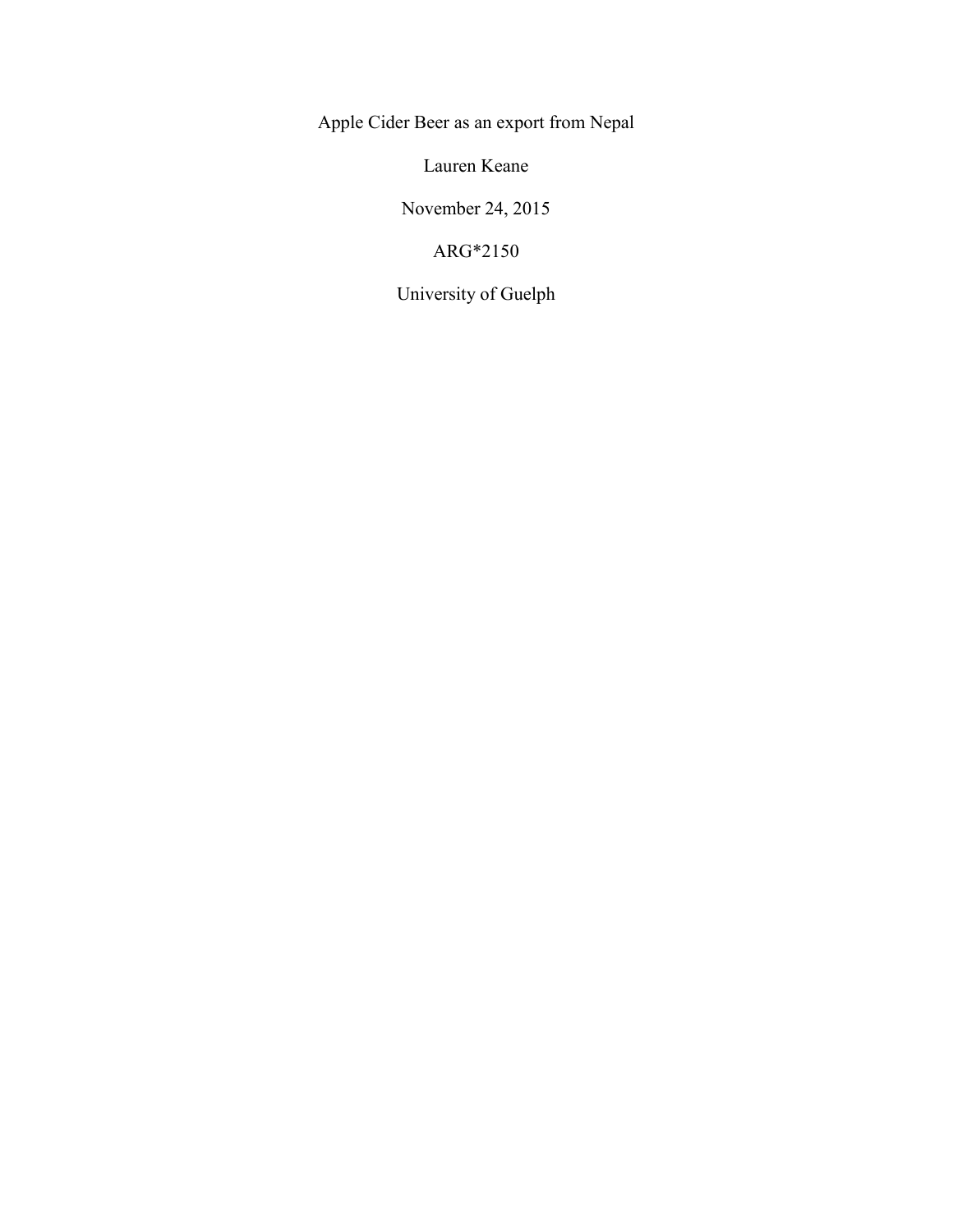#### **Introduction**

In Nepal, three quarters of the population depend on agriculture for employment and 40% of the population is living below the poverty live (Devkota, n.d). If the primary job of people is not meeting the needs of the people, something needs to change. There is also significant soil erosion occurring in Nepal that threatens future farming (Devkota, n.d.). A proposed solution is for subsistence farmers to begin intercropping apples trees with their crops to harvest for apple cider beer to be exported to Canada as a way to generate a secondary income and help the soil conditions. Apple cider beer is a growing trend in Canada, with sales tripling from 2007 to 2012, and still growing, (McKee, 2013). If Nepal has the means to produce it, Canada could potentially start buying it, transferring money to the Nepal economy and this could potentially improve conditions for farmers in Nepal.

#### **Product information**

Apple cider beer, or sparkling hard apple cider, is a carbonated alcoholic cider, with an alcohol content of 5%, made from the fermentation of apples (McKee, 2013).

### Types of apples

A species of apple, *Malus pumila*, otherwise know as a Granny Smith apple, is a suitable type of apple to make cider from in Nepal, as it is native to the area (Devkota, n.d., McKee, 2013). Commercial companies like Growers are already using Granny Smith apples for its tart taste, as the tartness improves the taste of the cider (Growers Cider, 2015). This species of apples are a high chilling cultivar that does well in cool hills, making them suitable to be grown by hillside farmers in Nepal (Devkota, n.d).

#### Where apples can be grown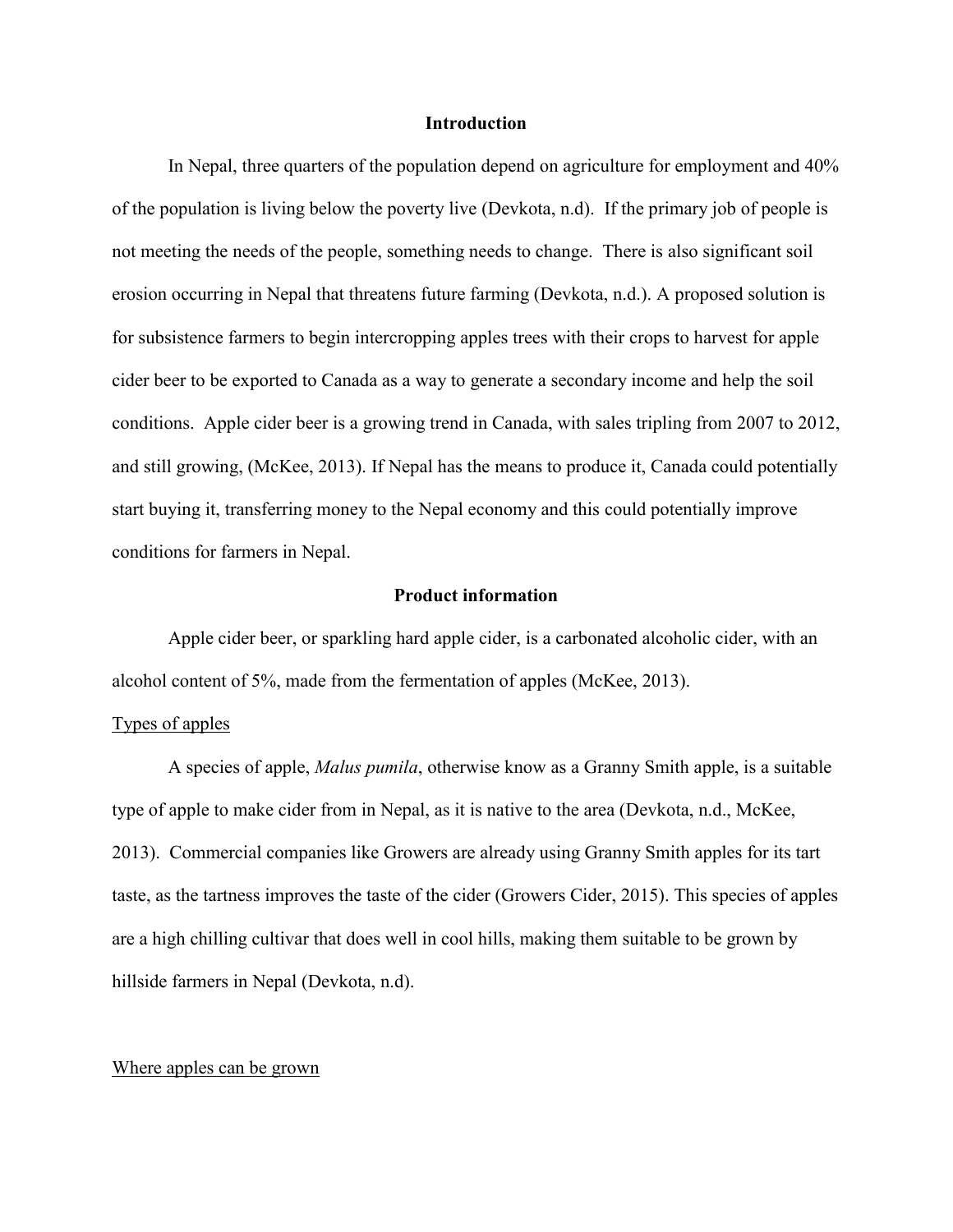Apple trees, like any tree, can be intercropped on a farm (Neupane, 2001), so subsidence hillside farmers can grow these trees while also growing food to provide to their families. Apple trees grow well in high elevations, like those found in the high mountains of Nepal, and they can grow even when there is low rainfall (Devkota, n.d.). The hill regions are suitable for high chilling cultivar apples; apples that need to chill in cool temperatures for at least a thousand hours before they are ready to be harvested (Devkota, n.d.).

A problem with growing apples is that there are a number and pests and diseases that apples trees are susceptible too such as wooly aphid, defoliating beetle pests and powdery mildew root rot, and while there are some solutions to these problems they can be expensive and not accessible to all farmers (Devkota, n.d.)

#### Producing cider from apples

To make the cider, apples need to be harvested, then they are cruched or milled, and the juice, with the addition of yeast and sugar, ferments into a sparkling hard apple cider (McKee, 2013). They can be made in already existing wineries and breweries, and it is a relatively quick process and the cider is packaged right after fermentation to keep it fresh (McKee, 2013).

In Nepal, apples are harvested by hand and transported by mules to somewhere that is can be transported by trucks and airplanes, or they can be airlifter from the mountainous region (Devkota, n.d.). If not transported, they can be store in cellars for half a year to be used when needed (Devkota, n.d.).

There are already fruit processing units in Nepal, including 130 small units in the hill districts, and of these, 25 are wineries due to the increasing popularity of producing alcohol from fruit (Devkota, n.d.). As creating alcohol for export is already being done in Nepal, it shows that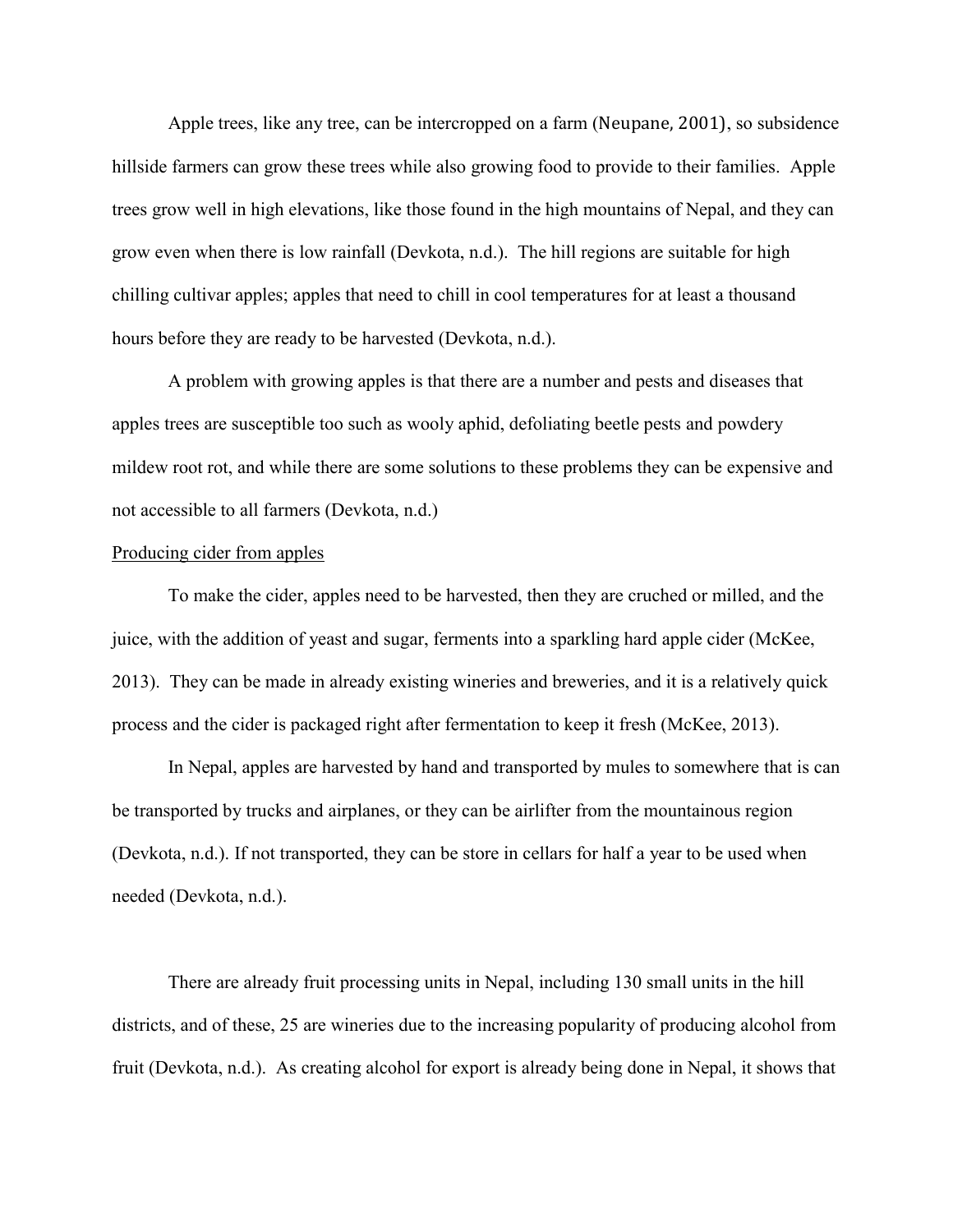exporting cider beer could be viable. There is mention of producing wine (Devkota, n.d), but not cider beer, meaning that there is potentially an open market for production in Nepal.

### **Benefits to Nepal**

### Benefits of apples

In Nepal, It is more profitable to have a farm with trees as it provides and extra crop that can be soil (Neupane, 2001). It is generally more profitable to sell fruits than it is to sell a cereal product, but it is hard to find a large market for fruit in Nepal, resulting in farmers selling their fruit for low prices (Devkota, n.d.). A bushel of cider can produce 13.5 liters of cider, where that amount of cider can be sold for more than the worth of the apples (McKee, 2013). By selling a more profitable item in another country, it would allow farmers to increase their income and stop living in poverty, thus improving their living conditions (McKee, 2013). Fruits are also a perishable product easily damaged in transport, so it would be logical to process the product before exporting it (Devkota, n.d.).

#### Benefits to soil quality

Currently, production of crops in Nepal, especially in the hillside, is limited by low soil fertility, which is declining from soil erosion (Neupane, 2001). Trees provide a solution to this as there roots hold the soil together, preventing it from eroding away, and the roots also help retain water below the surface (Neupane, 2001). By planting apple trees, farmers can help stabilize their soil and harvest an additional crop to be sold.

### Drawback of apple cider beer production

There are some constraints in Nepal that would make it difficult for the to start mass exporting cider beer. Some infrastructural constraints are that Nepal is in a mountainous region with limited access to roads, which would be necessary for farmers to export their product as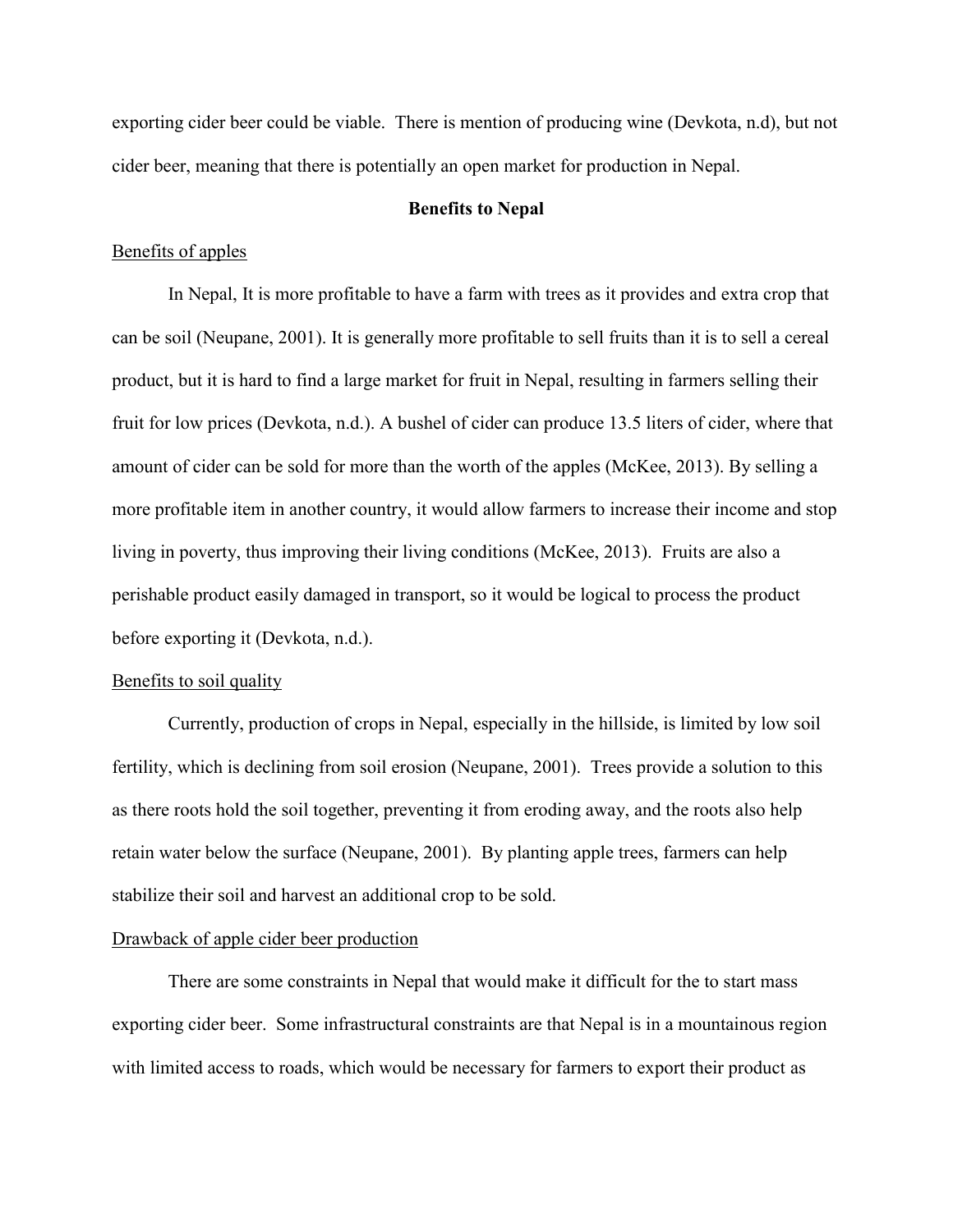well as some farms do not have enough space to intercrop a new plant (Devkota, n.d.). The cultivation of fruit and start of a new mill is expensive, and in Nepal farmers do not have access to a credit system to cover the start up costs, so these financial problems would make it difficult for farmers to start up a new business (Devkota, n.d.). There are also certain rules and regulations necessary to start selling a foreign product commercially in Canada (Importing to Canada, 2014), and farmers in Nepal could potentially have difficulty deciphering the laws and making sure their product meets all necessary criteria.

### **Evaluation of export potential to Canada**

The market for cider is growing in Canada, as shown by the Ciders, Coolers, and Other Refreshment Beverages (CCORB) category selling \$692.9 million in 2013, up 9.5% from the previous year (Statistics Canada, 2013). In 2013, Canadian CCORB sales increased 1.5%, while imported beverages of the same category increased 15.9% (Statistics Canada, 2013). This growing market of imported cider beer means that there is potential for Nepal to export their product in Canada and have it successfully sold.

According to Statistics Canada, (2013), prior to 2015, data on cider was included with wine data, and data on beer coolers was listed under beer, so as the category of cider beer is relatively new, data from beer and wine will also be used. Looking at distribution of imported alcohol in Canada, the sales are increasing; in 2014 imported beer sales were up 3.7% from the previous year, wine was up 0.8%, and coolers were up 37.7% (Beer Canada, 2015). The quantity being sold for beer and coolers in 2014 were 3 571 558 hectoliters and 128 760, respectively (Beer Canada, 2015). The profits from alcohol sales are increasing as well, with \$21.4 billion being sold in 2013, up 2.2% from the previous year (Statistics Canada, 2013). People of Nepal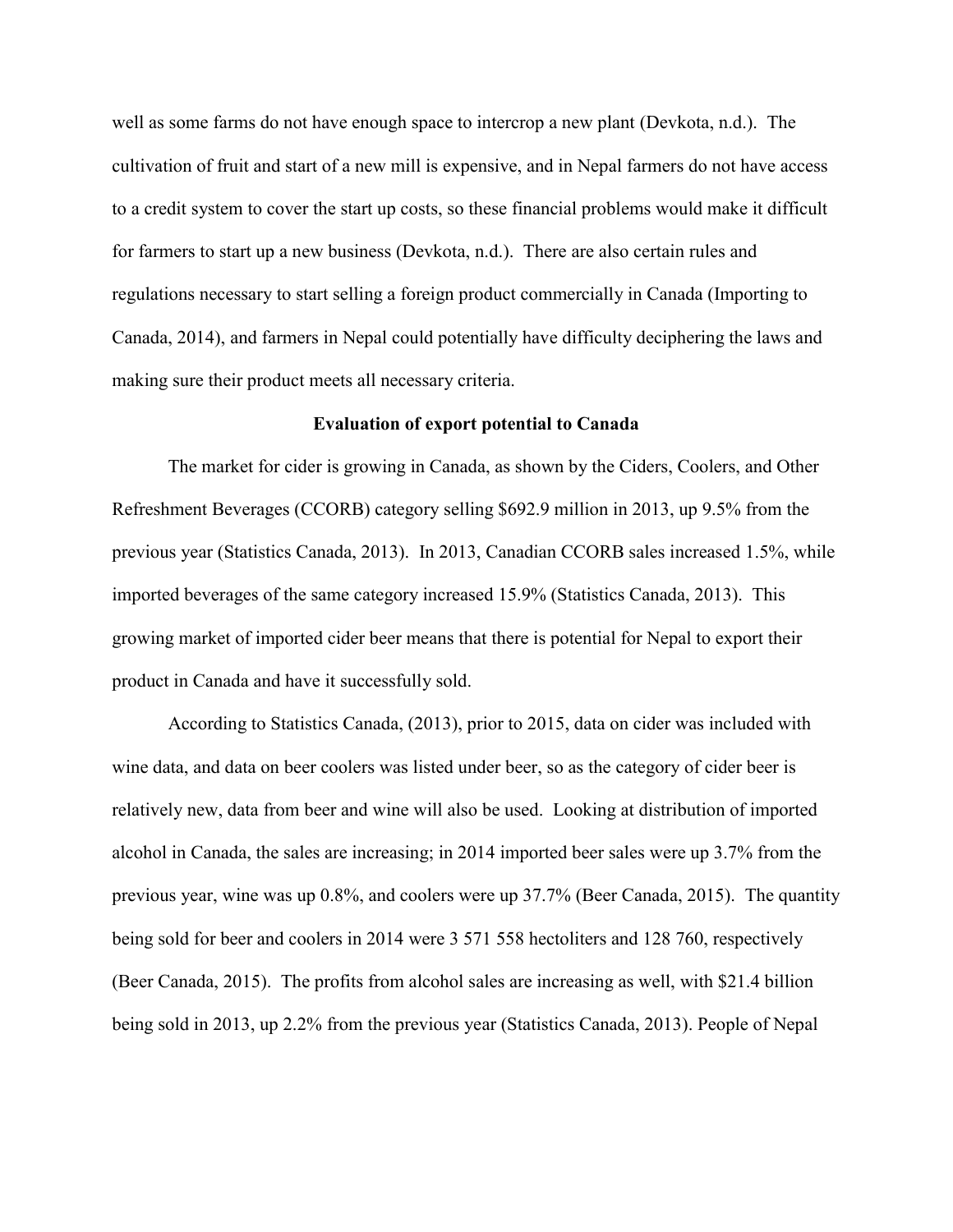can potentially capitalize on the lucrative market of imported beverages in Canada that is

currently increasing.

## **Potential buyers**

The following is a list containing Canadian liquor stores and their contact information

that have the potential of selling cider beer:

## **British Columbia**

BC Liquor Stores 2625 Rupert Street, Vancouver, B. C. V5M 3T5 604-252-3000

## **Alberta**

AGLC 50 Corriveau Ave. St. Albert, AB, T8N 3T5 780-447-8600

### **Saskatchewan**

Saskatchewan Liquor 2500 Victoria Ave, Regina, SK S4P 3M3 306-787-5563

# **Manitoba**

Liquor Mart 131 Selkirk Ave, Thompson, MB, R8N 0M5 204-677-0210

## **Ontario**

The LCBO 55 Lake Shore Blvd East, Toronto, ON, M5E1A4 416-864-2570

## **Quebec**

SAQ 905, De Lorimier Avenue, Montreal, QB, H2K 3V9 514-254-2020 info@saq.com

# **New Brunswick**

NBLC 170 Wilsey Road, Fredericton, NB, E3B 5B8 506-462-2024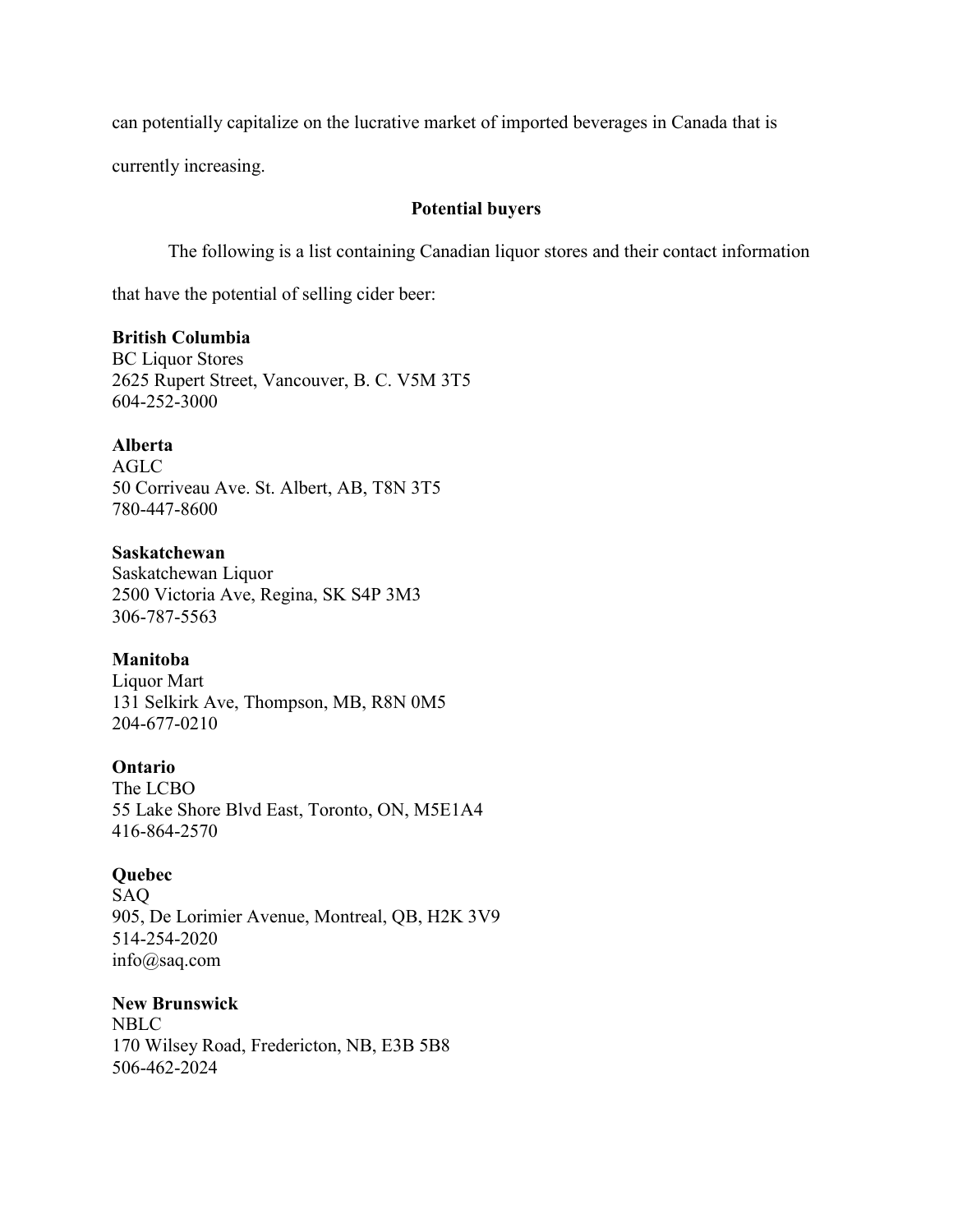# **References**

Annual Statistical Bulletin. (2015). Beer Canada. Retrieved from

http://www.beercanada.com/sites/default/files/150624\_final\_full\_asb\_0.pdf